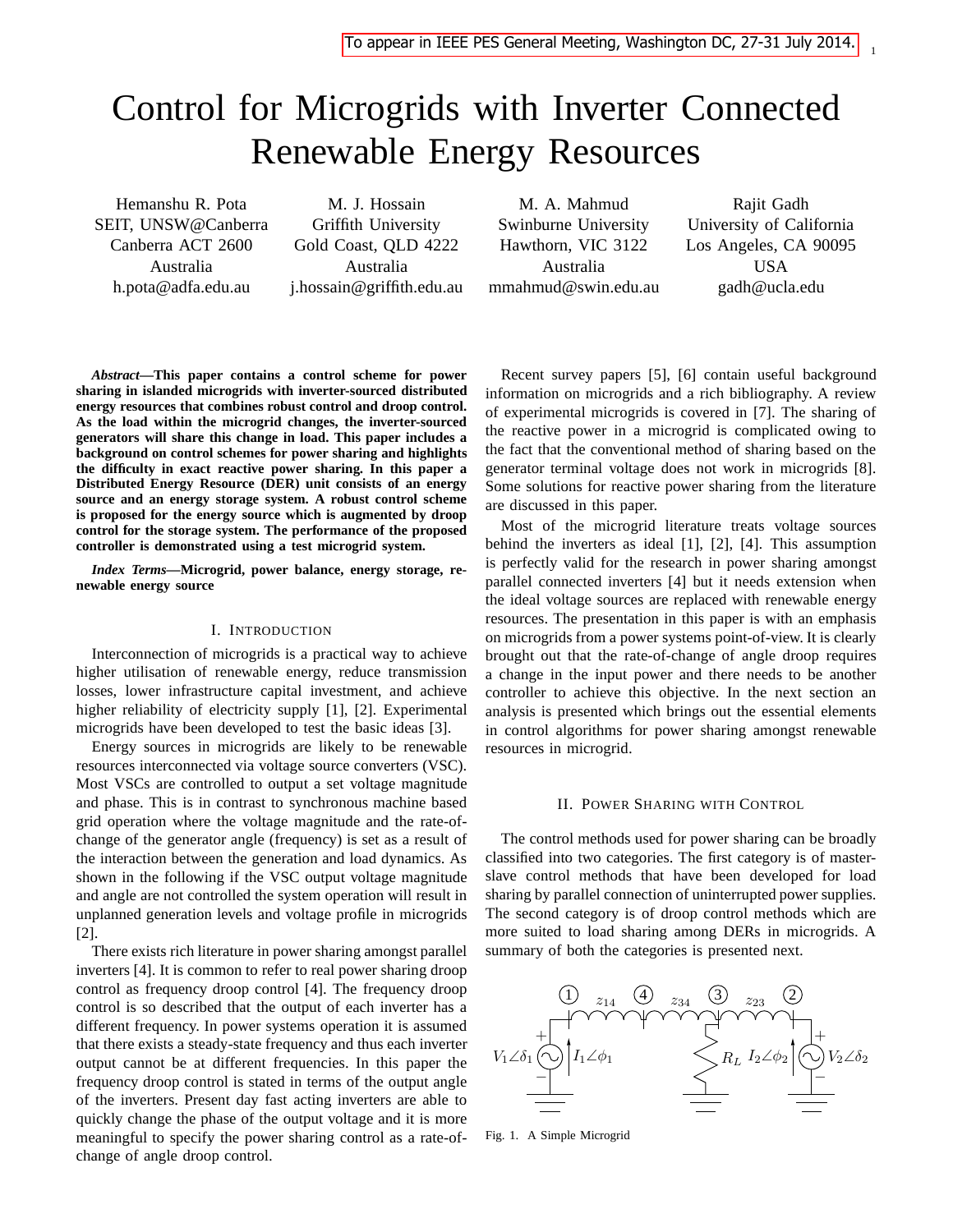#### *A. Droop Control*

In this section the droop control method for sharing power due to load changes is presented. For inverter-sourced generation the phase of the voltage can be advanced according to a control law which appears like a droop. For example, angle  $\delta_i$  is reduced if the generator supplies more than the reference load and vice-verse. The droop controllers for the two energy sources shown in Figure 1 are  $(i = 1, 2)$ :

$$
\dot{\delta}_i = -k_{p_i} \left( P_{m_i} - P_i^0 \right) \tag{1}
$$

and

$$
\Delta V_i = -k_{q_i} \left( Q_{m_i} - Q_i^0 \right). \tag{2}
$$

where for source i,  $P_i^0$ ,  $Q_i^0$  are the set-point and  $P_{m_i}$ ,  $Q_{m_i}$ are the measured real and reactive output power;  $k_{p_i}$ ,  $k_{q_i}$  are droop constants;  $\Delta$  is to represent small changes.

For a stable operation it is necessary that the real and reactive powers are such that  $\delta_1 - \delta_2 = 0$ . This guarantees that using the droop control law (1), the real power is shared in inverse proportion to  $k_{p_i}$ . In steady-state the change in the system frequency is  $\dot{\delta}_1 = \dot{\delta}_2 = \Delta \omega$ . The QV droop control in (2) does share the reactive power change but it does not share it proportionately and it depends on transmission line parameters. Next we present a two-bus system analysis with a view to designing a droop scheme to share the change in the reactive power proportionately.

#### *B. Reactive Power Sharing using Communication*

For a two-source microgrid shown in Figure 1, for a change in  $\Delta Q_3$ , the ratio of the change in  $\Delta Q_1$  and  $\Delta Q_2$  is given as follows:

$$
\frac{\Delta Q_1}{\Delta Q_2} = \frac{-V_1^0 B_{13} \cos \delta_{13}^0 \left(1 - k_{q_2} \left(V_3^0 B_{23} \cos \delta_{23}^0 + 2V_2^0 B_{22}\right)\right)}{-V_2^0 B_{23} \cos \delta_{23}^0 \left(1 - k_{q_1} \left(V_3^0 B_{13} \cos \delta_{13}^0 + 2V_1^0 B_{11}\right)\right)}
$$
\n(3)

Expression (3) clearly indicates that the sharing of reactive power using a simple droop will be in the ratio of admittances. This is a fundamental limitation in the use of QV droop control. In the following we discuss how to overcome this limitation and provide proportional reactive power sharing.

In [9] virtual impedance concept for reactive power sharing and resonant filters for harmonic current support is proposed. The control scheme [9, Fig. 11] shows how the measured current is used with an "impedance" block to synthesise virtual impedance.

In [10], [11] the design of decentralised robust controllers for multi-DER microgrids is presented. Each DER is a subsystem with a fully controllable voltage source and the control objective being the magnitude and angle of the voltage at the Point of Common Coupling (PCC). The PCC voltage settings are communicated from a central power management system using power flow analysis.

In [12] the communication amongst voltage controllers is achieved using higher frequency voltages  $(v_{c_i}, i)$  $1, 2, \ldots, N$  superimposed on the power frequency voltage sources as shown in Fig. 2. The rate of change of the phase of  $v_{c_i}$  is set proportional to  $\Delta Q_i$  and  $\Delta V_i = -k_{c_i} \Delta P_{c_i}$ . The change in the transfer of the real power at the communication



Fig. 2. Droop control for reactive power sharing with communication

frequency is measured and the rate of change of the phase of  $v_{c_i}$  continues until all the rates are equal and there is no change in the real power transfer at the communication frequency. Once this is achieved equal  $\Delta V_i$  is guaranteed thus proportionate reactive power sharing.

In [13], a two stage droop control is suggested. The first stage is the conventional droop control,

$$
\omega = \omega_0 - D_P P \tag{4}
$$

$$
E = E_0 - D_Q Q \tag{5}
$$

A second stage controller action is initiated every few seconds synchronously by all the DER controllers on receiving a communication from the central controller. The controller parameters are tuned to complete the control operation in a few milli-seconds,

$$
\omega = \omega_0 - (D_P P + D_Q Q) \tag{6}
$$

$$
E = E_0 - D_Q Q + \left(\frac{K_C}{s}\right)(P - P_{\text{AVE}})
$$
 (7)

where the measured power  $P_{AVE}$  is held constant during the second stage.

In [14] a robust droop controller is presented for a predominantly resistive network where reactive power is controlled by varying the phase difference and the real power by voltage magnitude. A proportionate sharing is achieved much like (11) introduced in [8].

The difficulty with exact reactive power sharing as compared to real power sharing amongst multi-DER microgrids is that it is difficult to use an integral control with reactive power sharing. Let us look at the droop control equations  $(1)$ – $(2)$ , the system reaches equilibrium only when all  $\delta_i$  are equal but the same system has stable operation for multiple combinations of  $\Delta V_i$ . A proportionate reactive power sharing can be achieved only when the control algorithm can guarantee equal values of all  $\Delta V_i$  at the new equilibrium.

It is possible but a very difficult problem to design control algorithms to ensure

$$
\Delta V_1 = \Delta V_2 = \cdots = \Delta V_N
$$

One way to achieve equal  $\Delta V_i$  is to have an integral control of the form:

$$
\Delta V_i = \int \left(\Delta V_i - \Delta V_{\text{com}}\right) dt \tag{8}
$$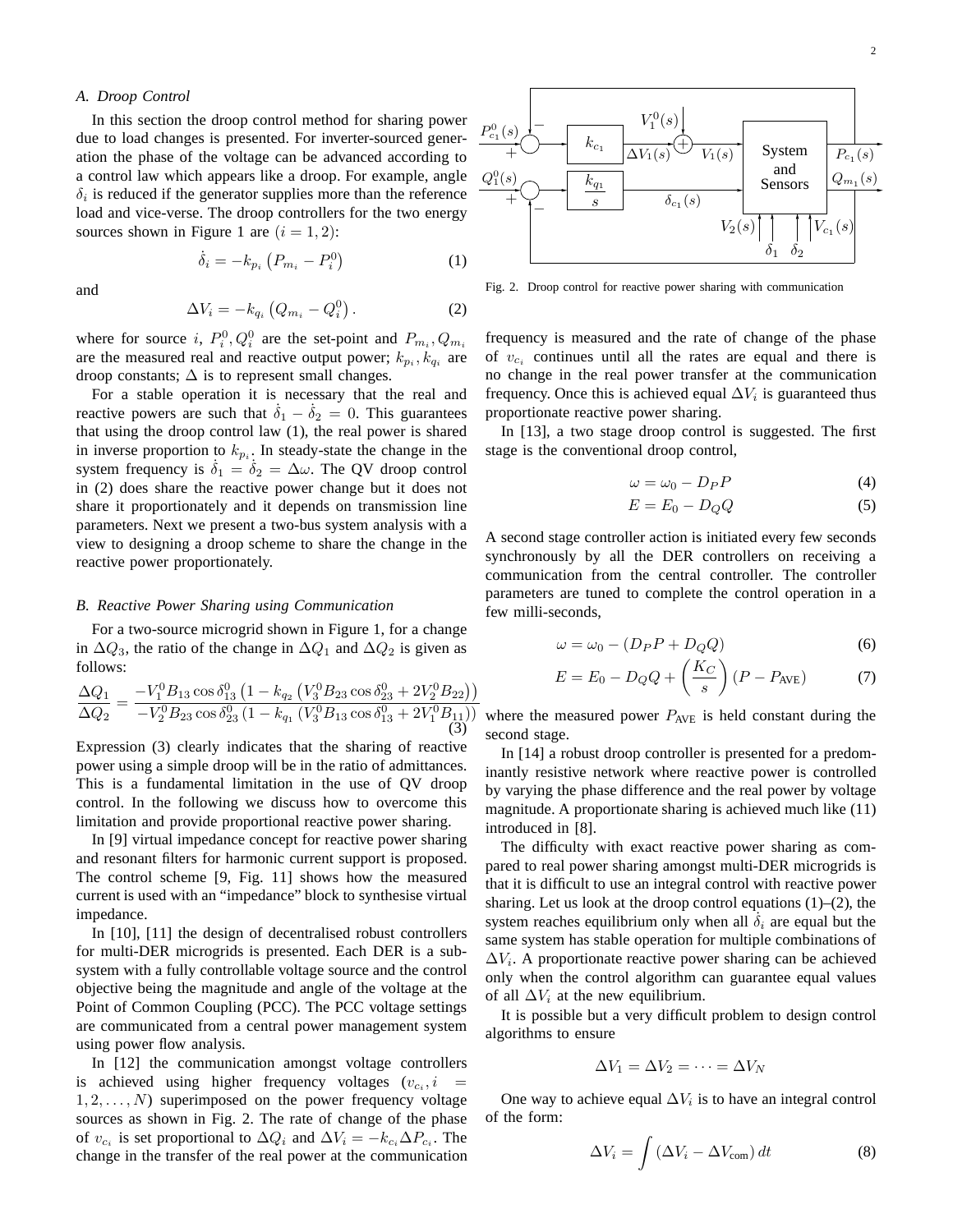where  $\Delta V_i = -k_{q_i} (Q_{m_i} - Q_i^0)$  and  $\Delta V_{\text{com}}$  has to be the change in the voltage at a pre-chosen common point in the microgrid and this scheme needs communication amongst the inverters or the DERs.

In [15] the control law is:

$$
V_i = V_i^0 + k_{qi_i} \int (V_{\text{ref}_i} - V_{\text{com}}) dt
$$
 (9)

$$
V_{\text{ref}_i} = V_i^0 - D_{q_i} Q_i.
$$
 (10)

In [8] a proportional term is added to the above control law (9)- (10):

$$
V_i = V_i^0 + k_{q p_i} (V_{\text{ref}_i} - V_{\text{com}}) + k_{q i_i} \int (V_{\text{ref}_i} - V_{\text{com}}) dt
$$
\n(11)

$$
V_{\text{ref}_i} = V_i^0 - D_{q_i} Q_i. \tag{12}
$$

In the two-source microgrid considered in this paper  $V_{\text{com}} =$  $V_3$ .

When the system is stable, the argument of the integral in (11) should be zero, thus:

$$
V_i^0 - D_{q_i} Q_i = V_{\text{com}}.\t(13)
$$

If voltages  $V_i^0$  are the same then the reactive power is shared inversely proportional to  $D_{q_i}$ . Moreover the voltage change for  $V_{\text{com}}$  will depend on the values of  $D_{q_i}$ . For small changes in  $V_{\text{com}}$ , constants  $D_{q_i}$  must be small. The constants  $k_{q_i}$ determine the speed of response.

In this paper communication is used to transmit the results of a centralised optimal load-flow to individual DERs to achieve a desirable power sharing. The set values are achieved using a robust controller and the transient power balance is achieved using the local storage available with each DER unit.

## III. CONTROL STRATEGY FOR MICROGRIDS WITH DERS

There are different ways to choose the reference real and reactive power  $P_i^0, Q_i^0$  values for DERs. In this paper the values prior to load change are used as the reference. In [16] the DC-link voltage in a Photovoltaic (PV) system is used to set the reference real power. In [17] a virtual impedance scheme is introduced to achieve a balance in (a) reactive power sharing, and (b) harmonic current sharing, amongst many voltage-sources. Nonlinear loads have to be supplied with harmonic currents thus there is a need to share the required harmonic currents equally amongst various voltagesources. In [4] a modified active and reactive power  $P'$  and  $Q'$ are proposed for control. This paper [4] also discusses the use of virtual impedance for droop control. Future research needs to consider the dynamics of the energy resources along with the sensor dynamics for a proper design of microgrid droop controllers.

In [18] a wind generator is combined with a storage device to provide a smooth output power. The wind generator is modelled with its dynamic equations but the energy storage devices are modelled as ideal DC sources. Reference power output for the wind generator is obtained by using short-term predictions of wind speeds and pitch angle control. Fuzzy control is employed to control the pitch angle.



Robust control methods for controlling solar PV [19] and wind generation [20] have been proposed for transmission and distribution systems [21]. In this paper these robust control algorithms are extended to work in the microgrid framework by appending an energy storage system and a droop controller to each DER.

In this paper the problem of reactive power sharing is divided into long-term sharing and short-term sharing. For the long-term sharing a centralised system communicates reference values to each DER and short-term sharing is done using droop control of energy storage systems. Next we describe two DER units, one with a wind generation and another with solar PV system.

#### *A. DFIG and BES Control*

A Doubly-Fed Induction Generator (DFIG) with a battery energy storage (BES) (represented as a current source) is shown in Fig. 3. Droop control and energy storage system control for the DFIG is achieved using the following control laws (superscript  $m$  is used for measured values and  $w$  for wind turbine, positive  $\Delta I_w$  indicates battery charging):

$$
\Delta I_w = -k_{I_w} \int (v_{dc}^{\text{ref}} - v_{dc}^{\text{m}}) dt \quad \text{(Battery Control)} \tag{14}
$$

$$
\Delta \delta_w = k_{\delta_w} \int (P_w^{\text{ref}} - P_w^{\text{m}}) dt \tag{15}
$$

$$
\Delta v_w = k_{q_w} \int (Q_w^{\text{ref}} - Q_w^{\text{m}}) dt \tag{16}
$$

In general  $P_w^{\text{ref}}$  will be the predicted maximum power point based on wind speed and  $P_w^{\text{ref}}$  and  $Q_w^{\text{ref}}$  are achieved using the robust controllers in [20]. The desired active and reactive power is realized by controlling  $i_{qr}$  and  $i_{dr}$ . A checker block checks the available capacity of  $i_{qr}$  with respect to  $i_{dr}$  so as not to exceed the limits of operation. The battery, shown as a current source in Figure 3, charges or discharges to keep the capacitor voltage set to a reference value.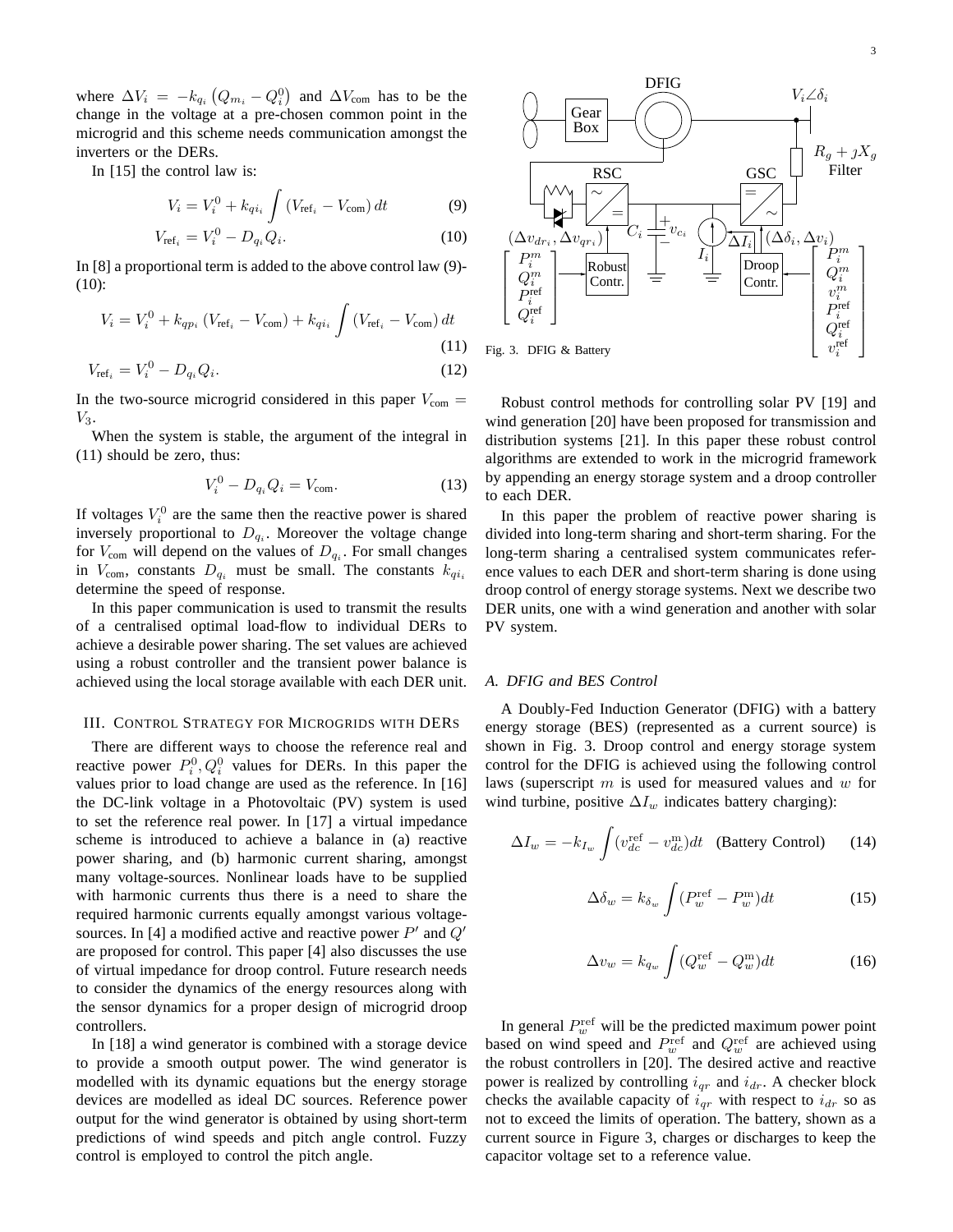



Fig. 4. PV & Battery

#### *B. PV and BES Control*

A PV unit with a battery (represented as a current source) is shown in Fig. 4. The control laws for the PV unit are given as (superscript  $m$  is used for measured values and  $p$  for the PV unit):

$$
\Delta I_p = -k_{I_p} \int (v_c^{\text{ref}} - v_c^{\text{m}}) dt \quad \text{(Battery Control)} \tag{17}
$$

$$
\Delta \delta_p = k_{\delta_p} \int (P_p^{\text{ref}} - P_p^{\text{m}}) dt \tag{18}
$$

 $v_c^{\text{ref}}$  is obtained from the Maximum Power Point Tracking (MPPT) algorithm. In general  $P_p^{\text{ref}}$  will be the predicted maximum power point based on solar radiance and  $P_p^{\text{ref}}$  and  $Q_p^{\text{ref}}$  are controlled using the robust controllers in [19]. In the voltage control mode of PV units,  $P_p$  and  $Q_p$  are controlled by the amplitude of the VSC terminal voltage. The error signals  $P_{\text{ref}_p} - P_{\text{p}}$  and  $Q_{\text{ref}_p} - Q_{\text{p}}$  are fed to the controller which produces *d-* and *q*-axis components of the VSC current at their respective reference values which are again processed to get reference voltage components. The battery, shown as a current source in Fig. 4, charges or discharges to keep the capacitor voltage at  $v_{dc}^{\text{ref}}$ .

The values of the parameters mentioned above  $k_{I_w}$ ,  $k_{\delta_w}$ ,  $k_{q_w}$ ,  $k_{I_p}$  and  $k_{\delta_p}$  are determined by choosing an integrating cost function that achieves near optimal time control performance. This is achieved by forming the product of the time and error in the cost function as shown below

$$
J = \left[\sum_{t=t_0}^{t_f} (t - t_0).W|E|\right]
$$
 (19)

where  $t_0$  and  $t_f$  are the starting and ending times for calculating control performance, W is a weighting matrix and  $E = [\Delta v_{dc_w}, \Delta P_w, \Delta Q_w, \Delta v_{dc_p}, \Delta P_p]$  is the absolute error matrix;  $\Delta P$  and  $\Delta Q$  represent the error between the real and reactive power references and measurements and  $\Delta v_{dc}$  is the voltage deviation from its nominal value.

The performance of the designed controller during an islanded mode is demonstrated in the following section.



Fig. 5. Real power output of BESS unit during islanding.



Fig. 6. Terminal voltage of PV unit during islanding.

#### IV. CONTROLLER PERFORMANCE EVALUATION

The test microgrid in [22] is used for controller performance evaluation. The system consists of three 13.8 kV feeders which are connected to the grid through a 69 kV radial line. The total load of the system is 7.3 MW and 3.97 MVAr.

The PV unit is connected to the system via the VSC. The stator of the DFIG is connected directly to the grid and the rotor via a VSC. The rating of the PV unit is 3.0 MW and the DFIG is 3.5 MW. Both the PV unit and the DFIG are connected to a battery energy storage system. The rating of each battery is 0.6 MWh. The DC-link voltage is 1200 V and capacitor is  $10\,000\,\mu$ F. Five-hundred and sixty-two  $2.135\,\mathrm{V}$ lead-acid batteries are connected in series to get the desired voltage. Maximum charging or discharging current is 5 kA. Each distribution line is represented by lumped series RL branches. During the islanded mode the remaining balance of 1 MW power is supplied by the BES.

The weighting matrix in (19) is chosen as  $[0.5, 1.0, 1.0, 0.5, 1.0]$ ; the obtained control parameters for the wind turbines are  $k_{I_w} = 13.25, k_{\delta_w} = 8, k_{v_w} = 20$ and for the PV unit are  $k_{I_p} = 5, k_{\delta_p} = 30$ . Droop controllers are tuned first and then their dynamics are included in the robust controller design.

Initially the microgrid is working in a grid-connected mode, drawing 1 MW of power from the grid, and the performance of the designed controller is investigated for a pre-planned islanding. At 1 s, an intentional islanding command is applied to the 69 kV line breakers and the batteries are switched on so that they share the remaining balance of 1 MW of power. Figures 5 and 6 show the real power output of the battery